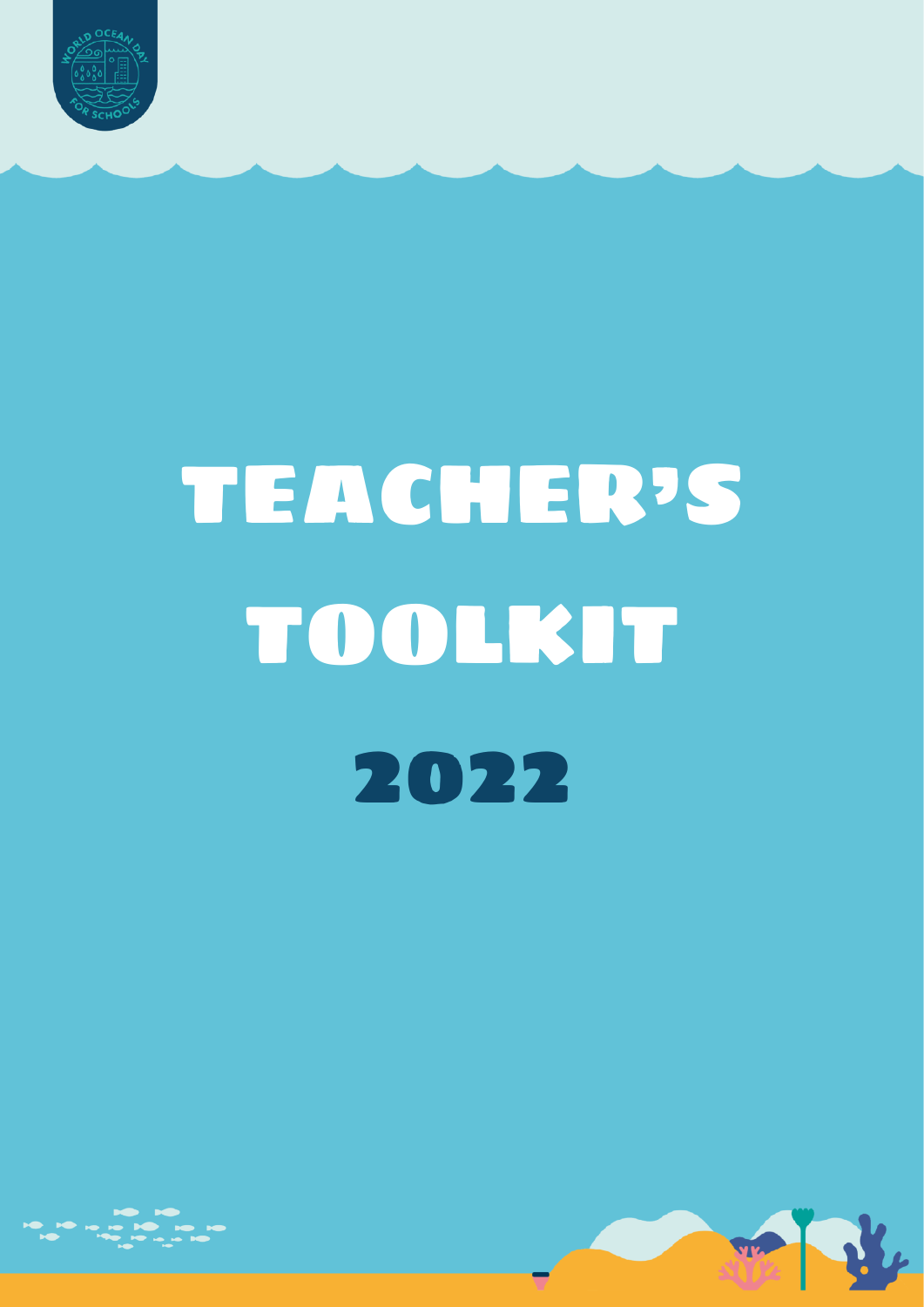

## **Welcome !**

Thanks for downloading this resource and for your interest in World Ocean Day for Schools 2022. We couldn't do it without teachers like you, so we wanted to make joining us this year as easy as possible.

This toolkit will tell you everything you need to know about World Ocean Day for Schools 2022 - let's get started!

Here's what you'll find in this toolkit -

- How to register
- Schedule of live lessons on 8th June
- Our Blue advocacy project
- Useful links
- Marine Stewardship Council Schools competition
- Template letter for headteachers



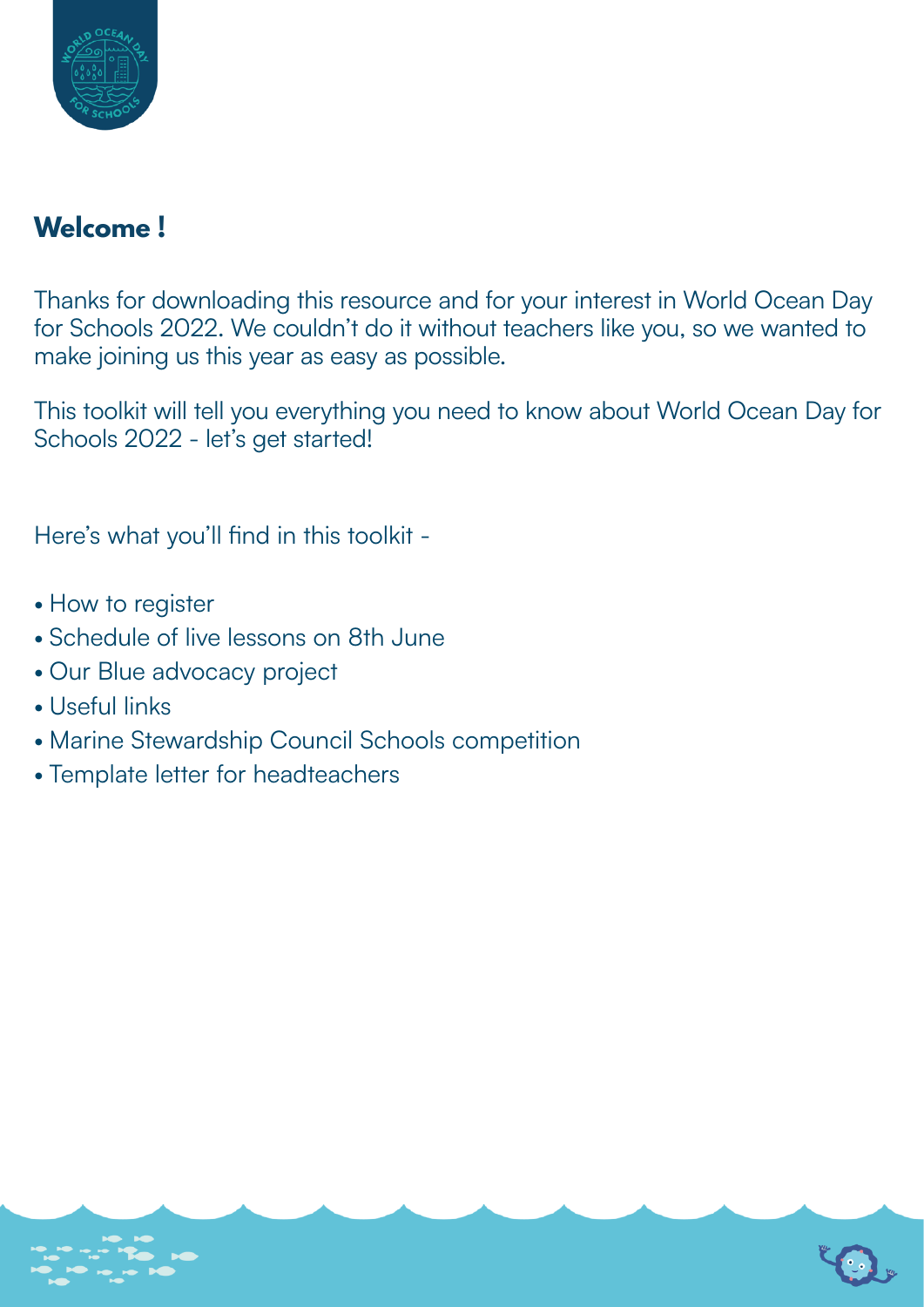

## **How to register**

Click here to register for World Ocean Day for Schools **<https://map.worldoceanday.school>**

*Registering will give you access to all the information you need for the day, plus*  login for the Our Blue map dashboard, lesson plans and regular newsletter *updates from our team.*

Click here to take part in the livestream lessons **<https://encounteredu.com/register>**

*This will enable you to join our livestream lessons on June 8th hosted on Encounter Education.* 

If you have any questions, please just email us at **[hello@worldoceanday.school](mailto:hello@worldoceanday.school)**

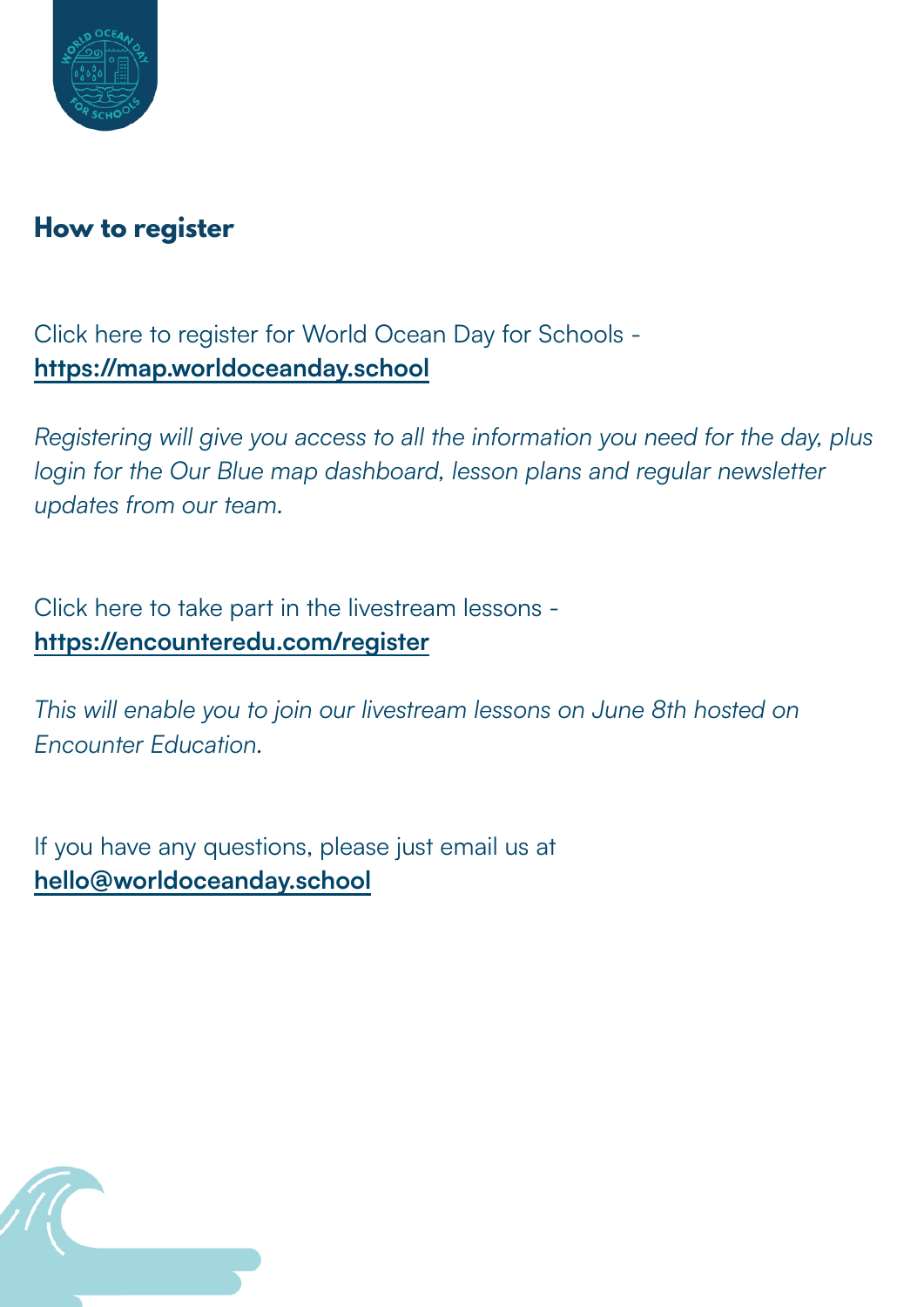

# SCHEDULE



- 9.00 **LIVE ASSEMBLY** with Inka Cresswell
- 9.30 **LIVE ROCK POOLING** with Ocean Conservation Trust and National Marine Aquarium

10.00 **HOW TO CREATE A MARINE PROTECTED AREA** with Blue Marine Foundation

- 11.00 **CLIMATE, ME & THE SEA** with Marine Conservation Society
- 12.00 **SHARK CONSERVATION** with Greg Holder
- 14.00 **HOW TO BECOME AN OCEAN ACTIVIST** with Sydney Steenland



**LEARN HOW TO BECOME A PLASTIC CLEVER SCHOOL** with the Kids Against Plastic Club

**RIVERS OF PLASTIC** with the Rivers Trust

**RELAX AND CONNECT TO YOUR BLUE** with Lizzi at Going Coastal

**ARTS & CRAFTS** with Sharks4Kids

#### **MINDFULNESS AND SCIENCE LESSONS**

with the Manta Trust

### **Win £300** to spend on **Protecting your** local blue space

with Marine Stewardship Council

www.worldoceanday.school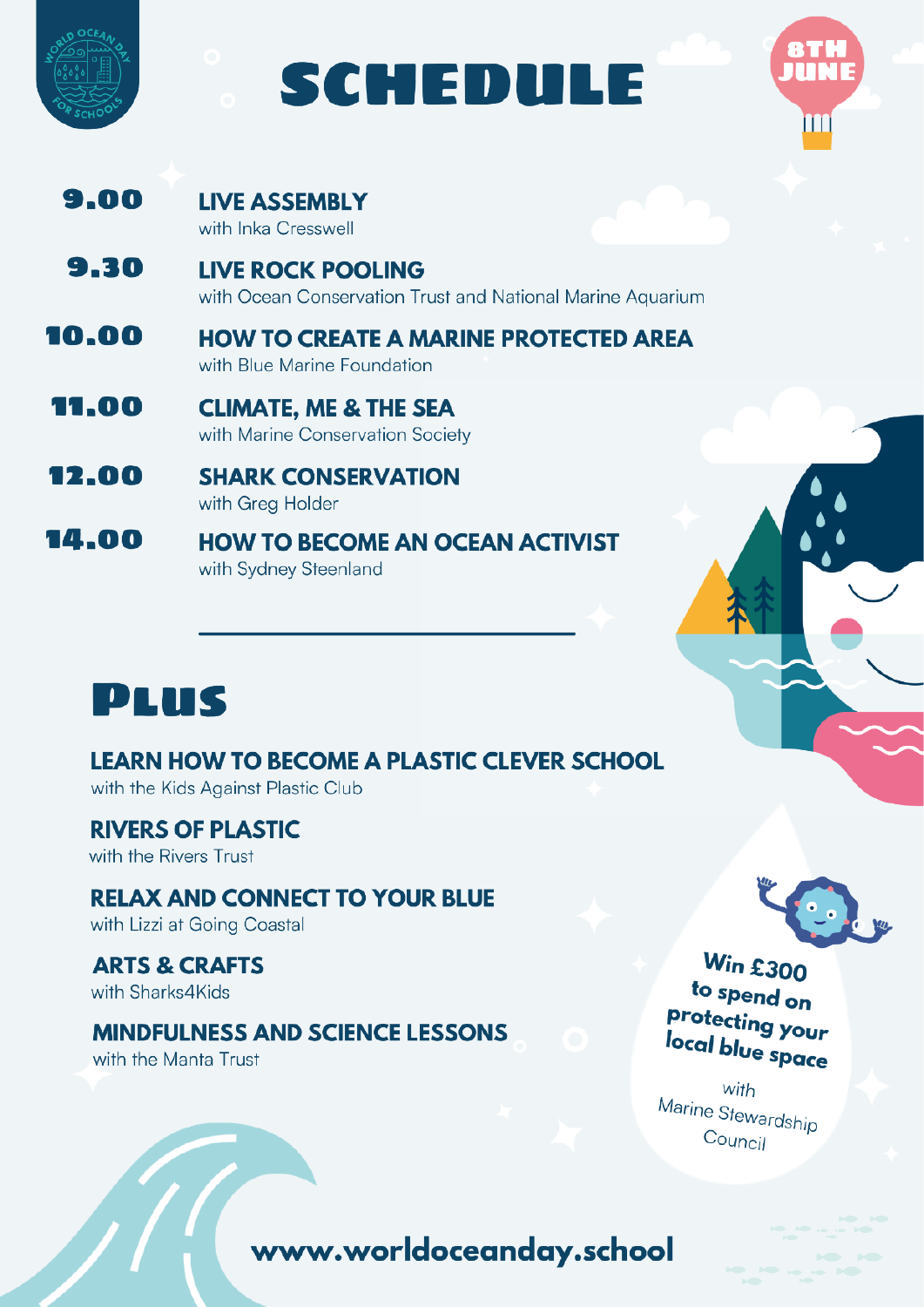



#### **Our Blue**

As part of this years' World Ocean Day for Schools we wanted to find a way to create meaningful impact - and the lessons you are about to take part in will hopefully do just that!

Much of our focus this year is about expanding our ocean story to a water story. Through lessons, resources and our new advocacy campaign, we're helping students understand that every natural blue space is connected to the ocean, and therefore, they can become ocean advocates no matter where they live.

The Our Blue lessons are split into three main activities. They align closely with our pedagogical approach at World Ocean Day for Schools, educating with the head, the heart and the hands.

Each of the lesson plans can be adapted for our three target age groups (5-7, 7-11 and 11+) with suggested additional activities as well as recommended resources.

Part One - Adding your blue space & signing the manifesto Part Two - Creating memory maps Part Three - Building an action plan

You can access the Our Blue section of our website here [www.worldoceanday.school/ourblue](http://www.worldoceanday.school/ourblue)

Any time you want to upload something to the site or move to the next stage, just click on the yellow Log in / Register button in the top right hand corner of the page, and you'll be asked to add your email address. You'll automatically be sent an email with a link that will log you in.

Once you've added your blue space to the map, you'll be directed to a dashboard which will give you access to the manifesto, the memory maps & the action plan activities.

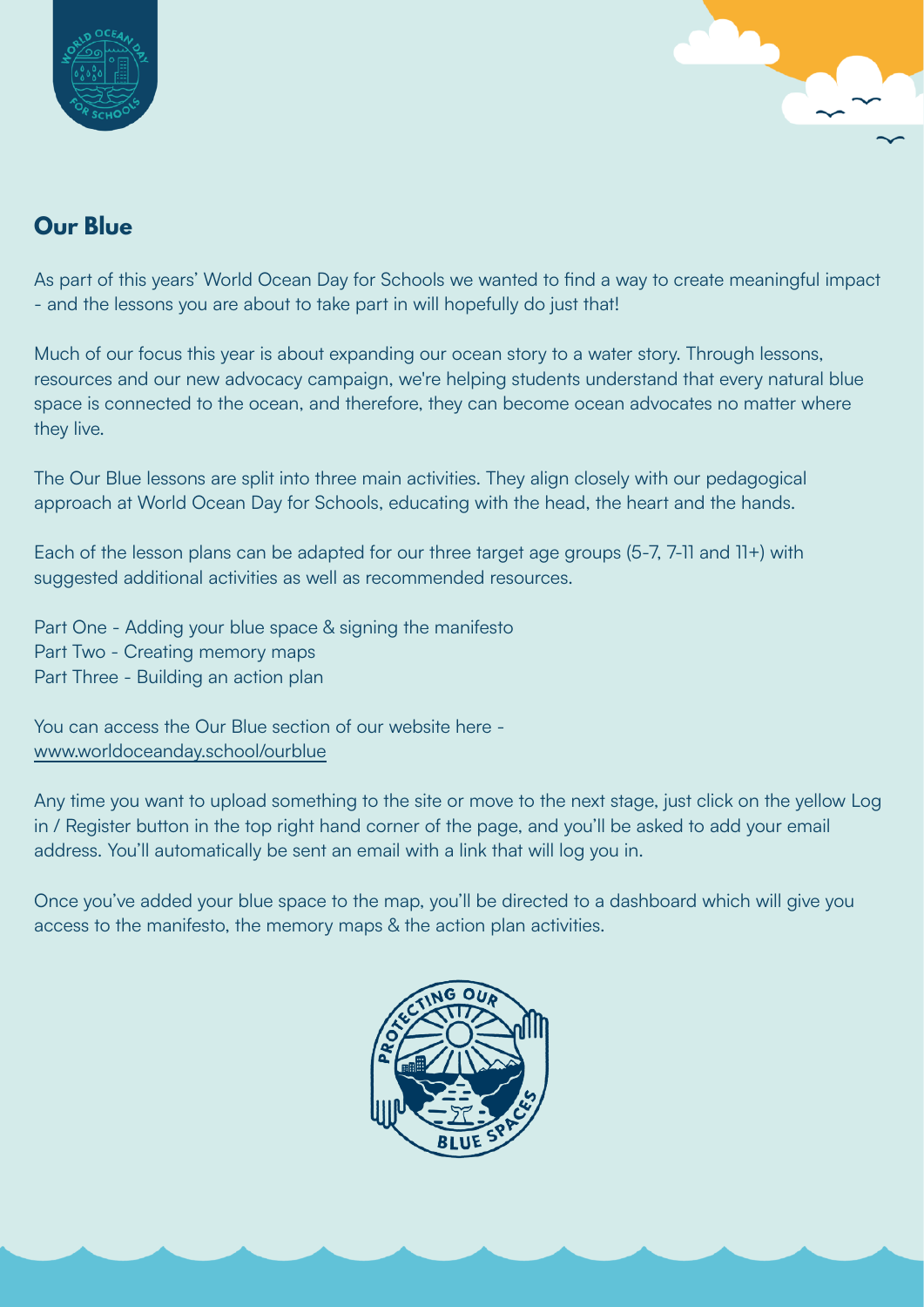

#### **Useful links**

**Our Blue map -** <https://map.worldoceanday.school> Once registered, you'll be sent the lesson plans via email.

**Our website -** [www.worldoceanday.school](http://www.worldoceanday.school)

**Link to register for livestream lessons -** <https://encounteredu.com/register>

#### **Our partners websites -**

- Ocean Conservation Trust <https://oceanconservationtrust.org>
- National Marine Aquarium - [www.national-aquarium.co.uk](http://www.national-aquarium.co.uk)
- Common Seas <https://commonseas.com>
- Marine Conservation Society <https://www.mcsuk.org>
- Marine Stewardship Council -<https://www.msc.org>
- Blue Marine Foundation -<https://www.bluemarinefoundation.com>
- The Wild Network [www.thewildnetwork.com](http://www.thewildnetwork.com)
- Encounter Education -<https://encounteredu.com>
- The Rivers Trust -<https://theriverstrust.org>
- World Ocean Day <https://worldoceanday.org>
- We Are Ocean -<https://weareocean.blue>

**World Ocean Day for Schools Facebook -** <https://www.facebook.com/worldoceandayforschools/>

**World Ocean Day for Schools Facebook event -** <https://fb.me/e/1PfoGfLRg>

**World Ocean Day for Schools Instagram -** <https://www.instagram.com/worldoceandayforschools/>

**World Ocean Day for Schools Twitter -** <https://twitter.com/wodforschools>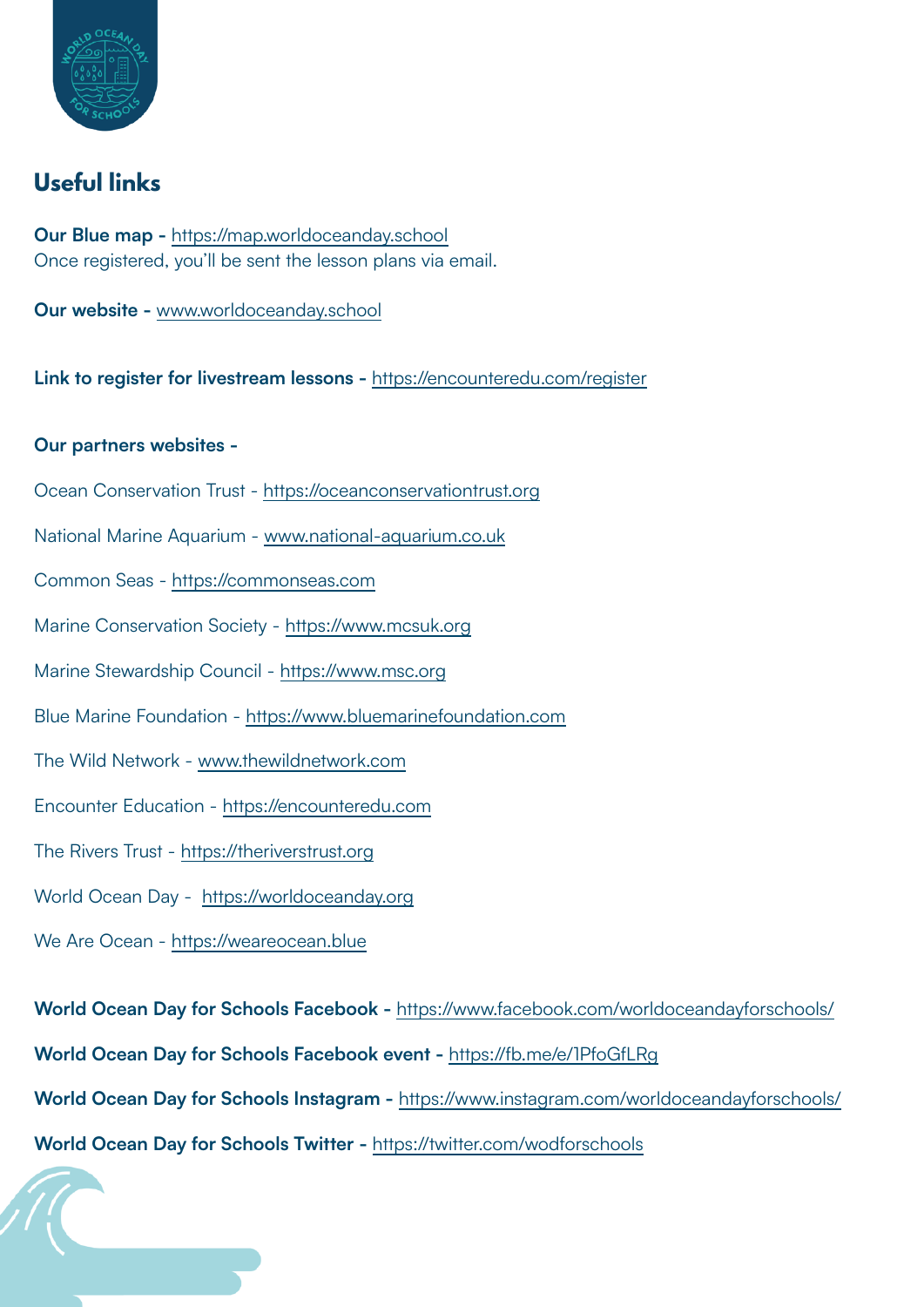



#### **Schools Competition - in partnership with the Marine Stewardship Council**

MSC fishers and scientists are always looking out for new ways to help make fishing more sustainable. Whether it's reducing bycatch, protecting the ocean ecosystem, or understanding more about what's going on under the surface, there are lots of scientific solutions out there.

Can learners think of a way to help make fishing more sustainable? It might involve a new piece of tech, a new material for fishing gear, a new way to monitor healthy fish stocks or something else.

Learners can work on their own, in a group or as a whole class to create a drawing, picture display or diagram of your idea, and your school could win £300 or equivalent in your local currency to support your ocean literacy work or for your local blue space!

Three winning educational institutions will be selected - with a 1st prize of £300, 2nd prize of £200, and 3rd prize of £100 for their ocean sustainability work or to protect their blue space. The funds could be used for anything from a visit to a local aquarium to a beach clean, or equipment like litter pickers or reusable water bottles for the class.

#### HOW TO ENTER

- Teachers and educators are invited to upload photographs of learners' work via worldoceanday.school/competition.
- Entries are accepted in .png or .jpeg format, with a maximum size of 10MB.
- Each entry should be associated with either an individual learner, a group or a class and this information is required as part of entry. In the case of a learner, use the first name plus initial only.
- Contact name of a teacher or other responsible adult is required as part of each entry along with email, school name and address.

#### SHARE YOUR LEARNERS' IDEAS ONLINE

Teachers can share artworks via a school or other social media account too - be sure to tag @MSCecolabel and include #OceanLearning – but please note this does not constitute entry into the competition. The competition closes on Thursday 23rd June 2022 at 09:00am BST. In the run up to the closing date, MSC may share entries via social media channels, including the name of the school and the first name of the child entering the competition. Winners will be selected by a panel of judges across World Ocean Day for Schools partners, and announced by Thursday 7th July 2022.

Good luck and we can't wait to see your entries!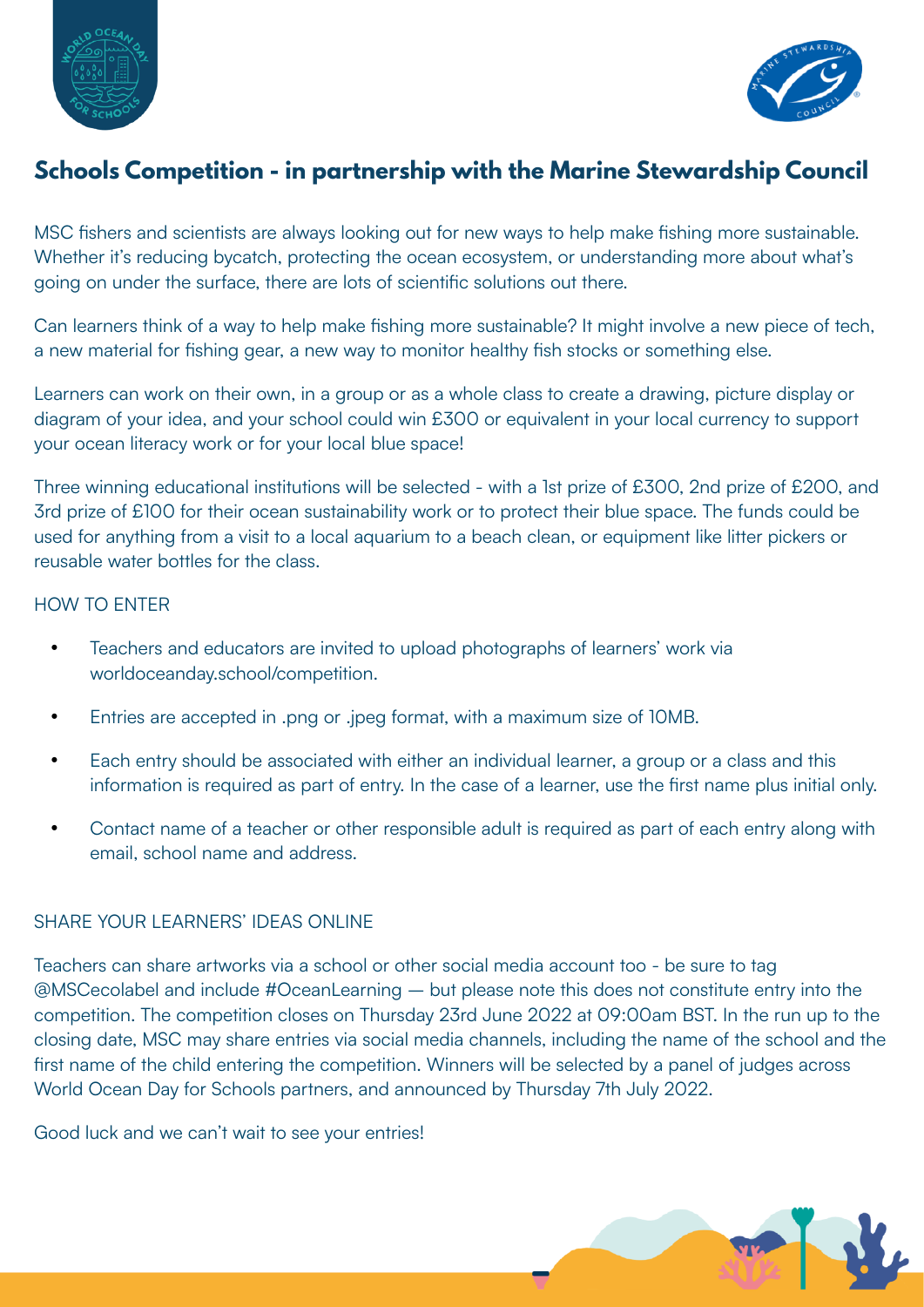

Dear {headteacher/governors/parents association etc},

I'm really excited to share with you a new resource that makes it really easy and fun for our school to celebrate World Ocean Day on Wednesday June 8th.

For the 5th year running, World Ocean Day for Schools has collaborated with leading marine and water organisations to build a day full of ocean focused activities & live lessons for us to join free of charge.

It includes the following activities:

- **•** Live streamed assembly at 9am BST on June 8th hosted by Marine Biologist & Filmmaker Inka **Cresswell**
- **•** Five live streamed ocean lessons throughout the day
- **•** Our Blue advocacy project Connecting our pupils to our local blue space
- **•** Additional ocean resources, activities and challenges: follow a structured day or create your own adventure from their bank of online and offline interactive, school-based and/or home-focused activities to help get the ocean into our curriculum learning. It is something we can then use all year round for us to enhance the curriculum.

You can check out their [website](https://worldoceanday.school/) full of resources and an [animation](https://youtu.be/I_9hfQ6UWws) about the Our Blue advocacy project. The rest will be arranged for us to select and choose from and I'm happy to act as our blue ambassador to bring it to life.

Look forward to hearing from you,

(Insert your name)